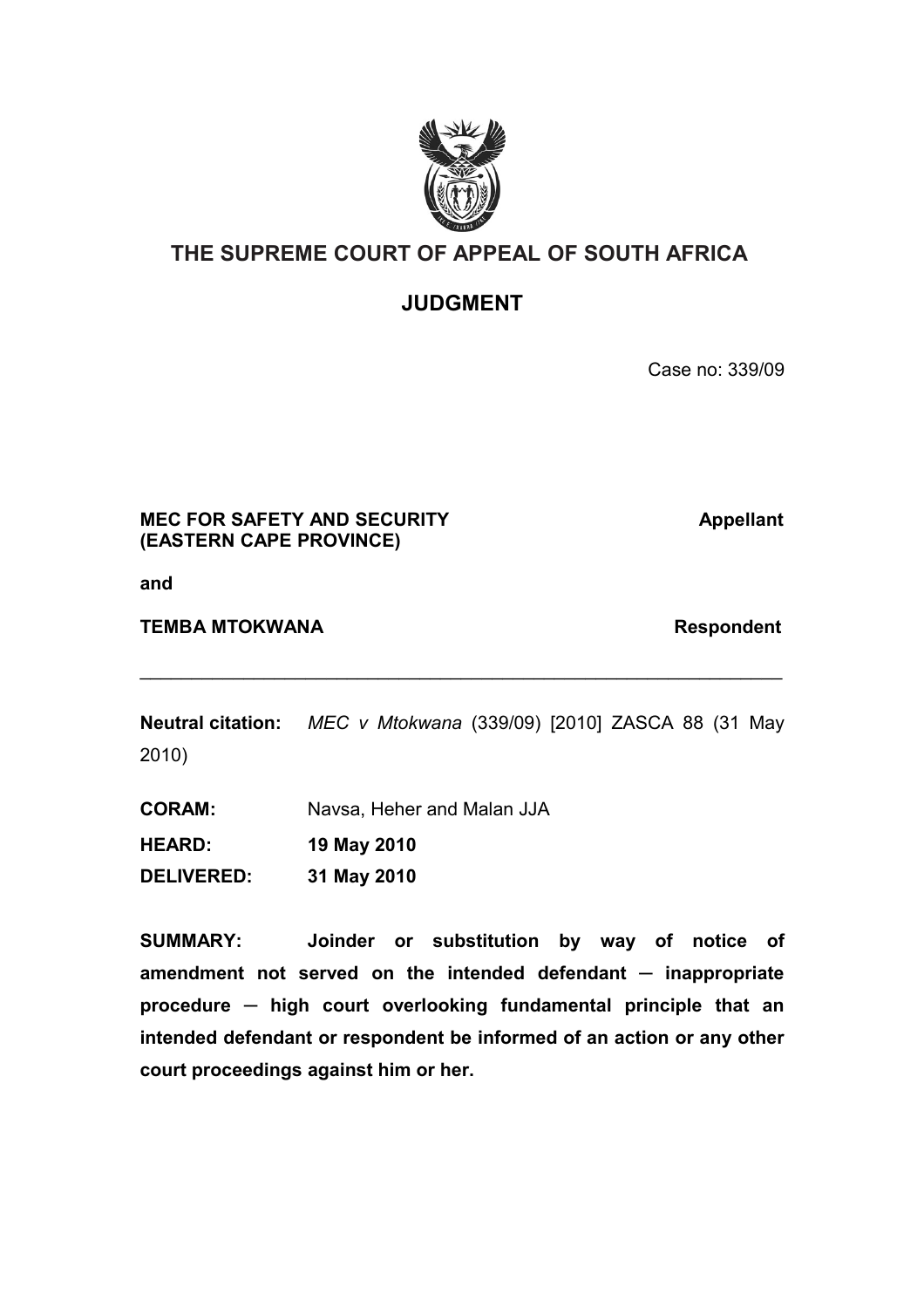#### ORDER  $\mathcal{L}_\text{max} = \mathcal{L}_\text{max} = \mathcal{L}_\text{max} = \mathcal{L}_\text{max} = \mathcal{L}_\text{max} = \mathcal{L}_\text{max} = \mathcal{L}_\text{max} = \mathcal{L}_\text{max} = \mathcal{L}_\text{max} = \mathcal{L}_\text{max} = \mathcal{L}_\text{max} = \mathcal{L}_\text{max} = \mathcal{L}_\text{max} = \mathcal{L}_\text{max} = \mathcal{L}_\text{max} = \mathcal{L}_\text{max} = \mathcal{L}_\text{max} = \mathcal{L}_\text{max} = \mathcal{$

 $\mathcal{L}_\text{max} = \mathcal{L}_\text{max} = \mathcal{L}_\text{max} = \mathcal{L}_\text{max} = \mathcal{L}_\text{max} = \mathcal{L}_\text{max} = \mathcal{L}_\text{max} = \mathcal{L}_\text{max} = \mathcal{L}_\text{max} = \mathcal{L}_\text{max} = \mathcal{L}_\text{max} = \mathcal{L}_\text{max} = \mathcal{L}_\text{max} = \mathcal{L}_\text{max} = \mathcal{L}_\text{max} = \mathcal{L}_\text{max} = \mathcal{L}_\text{max} = \mathcal{L}_\text{max} = \mathcal{$ 

**On appeal from:** Eastern Cape High Court, Mthatha (Dawood AJ and Schoeman J sitting as court of first instance).

1. The application for leave to appeal is granted.

2. The cost order of the court below in dismissing the application for leave to appeal is set aside and the costs of the application for leave to appeal in this court and in the court below are costs in the appeal.

3. The appeal is upheld with costs.

4. The order of the court below is set aside in its entirety and substituted as follows:

'The appeal is dismissed with costs.'

#### JUDGMENT  $\mathcal{L}_\text{max} = \mathcal{L}_\text{max} = \mathcal{L}_\text{max} = \mathcal{L}_\text{max} = \mathcal{L}_\text{max} = \mathcal{L}_\text{max} = \mathcal{L}_\text{max} = \mathcal{L}_\text{max} = \mathcal{L}_\text{max} = \mathcal{L}_\text{max} = \mathcal{L}_\text{max} = \mathcal{L}_\text{max} = \mathcal{L}_\text{max} = \mathcal{L}_\text{max} = \mathcal{L}_\text{max} = \mathcal{L}_\text{max} = \mathcal{L}_\text{max} = \mathcal{L}_\text{max} = \mathcal{$

 $\mathcal{L}_\text{max} = \mathcal{L}_\text{max} = \mathcal{L}_\text{max} = \mathcal{L}_\text{max} = \mathcal{L}_\text{max} = \mathcal{L}_\text{max} = \mathcal{L}_\text{max} = \mathcal{L}_\text{max} = \mathcal{L}_\text{max} = \mathcal{L}_\text{max} = \mathcal{L}_\text{max} = \mathcal{L}_\text{max} = \mathcal{L}_\text{max} = \mathcal{L}_\text{max} = \mathcal{L}_\text{max} = \mathcal{L}_\text{max} = \mathcal{L}_\text{max} = \mathcal{L}_\text{max} = \mathcal{$ 

NAVSA JA: (Heher and Malan JJA concurring)

[1] The application for leave to appeal in this matter was referred, by direction of this court, for oral argument in terms of  $s$  21(3)(c)(ii) of the Supreme Court Act 59 of 1959. The parties were forewarned that they should be prepared, if called upon, to address the court on the merits. We heard argument on the application for leave to appeal and on the merits.

[2] As will soon become apparent this matter has followed an unusual path on its way to this court. The relevant facts appear hereafter. Temba Mtokwana, the respondent, instituted action against the appellant, the Member of the Executive Council for Safety and Security (the MEC), Eastern Cape, in the Magistrates' Court for the district of Mthatha, seeking to hold the latter vicariously responsible for acts perpetrated by members of the South African Police Services (the SAPS). In his particulars of claim he alleged that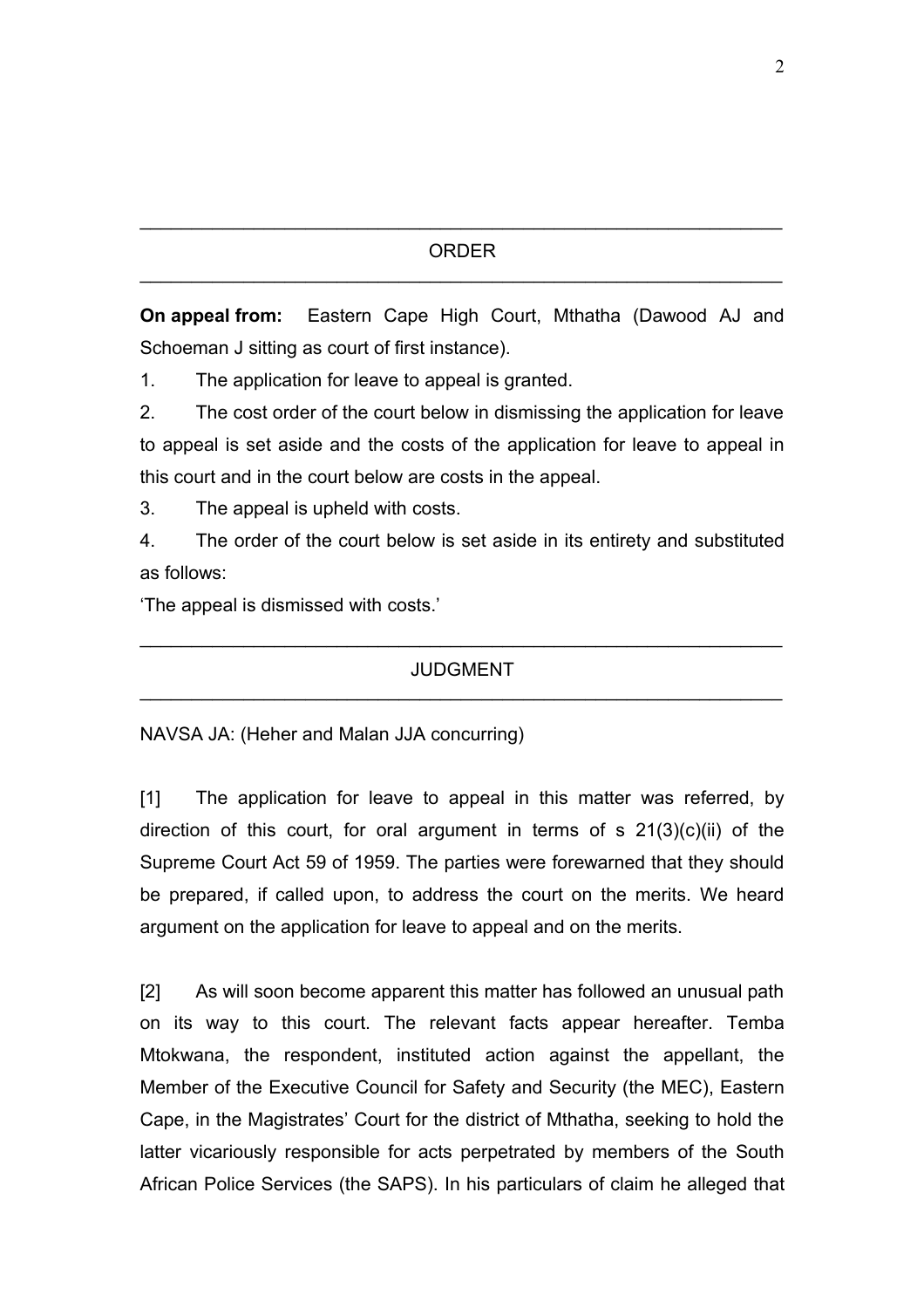on 2 April 1998 at or near the Mthatha Magistrates' Court a member of the SAPS unlawfully and intentionally or negligently set a dog on him, causing him to sustain injuries. He claimed damages in a total amount of R97 420.66.

[3] Summons was issued by the respondent on 9 July 1998. In a special plea filed in September 1998 the MEC denied that *he* was vicariously liable for the alleged wrongful conduct of members of the SAPS, stating that the National Minister of Safety and Security was the correct person to cite in legal proceedings concerning members of the SAPS. It was submitted that there had been a misjoinder of the MEC and a non-joinder of a necessary and interested party.

[4] In an apparent acceptance of that proposition an attempt was made to remedy the situation by a legal representative acting on behalf of the respondent. The attorney representing the respondent followed a strange procedure. First, an 'amended summons' was filed in June 2004. The amended summons cited the National Minister of Safety and Security (the Minister) as the defendant and made no reference to the MEC. The amended summons was served only on the attorney acting for the MEC and then filed in court.

[5] Eight months later, during February 2005 the respondent's attorney filed a notice, purportedly in terms of Rule 55A of the Magistrates' Court Rules<sup>[1](#page-2-0)</sup> to amend the summons. The notice of amendment reads as follows:

'BE PLEASED TO TAKE NOTICE THAT applicant intends to amend its Summons in the following terms:-

By *substituting* the Name Member of Executive Council for Safety and Security by Minister of Safety and Security of Republic of South Africa on the face of Summons and Particulars of claim.

In the subsequent pleadings *Defendant be regarded as Minister of Safety & Security of the Republic of South Africa*.

<span id="page-2-0"></span> $<sup>1</sup>$  Rule 55A(1) of the Rules provides:</sup>

<sup>&#</sup>x27;Any party desiring to amend a pleading or document other than an affidavit, filed in connection with any proceedings, shall notify all other parties of his intention to amend and shall furnish the particulars of the amendment.'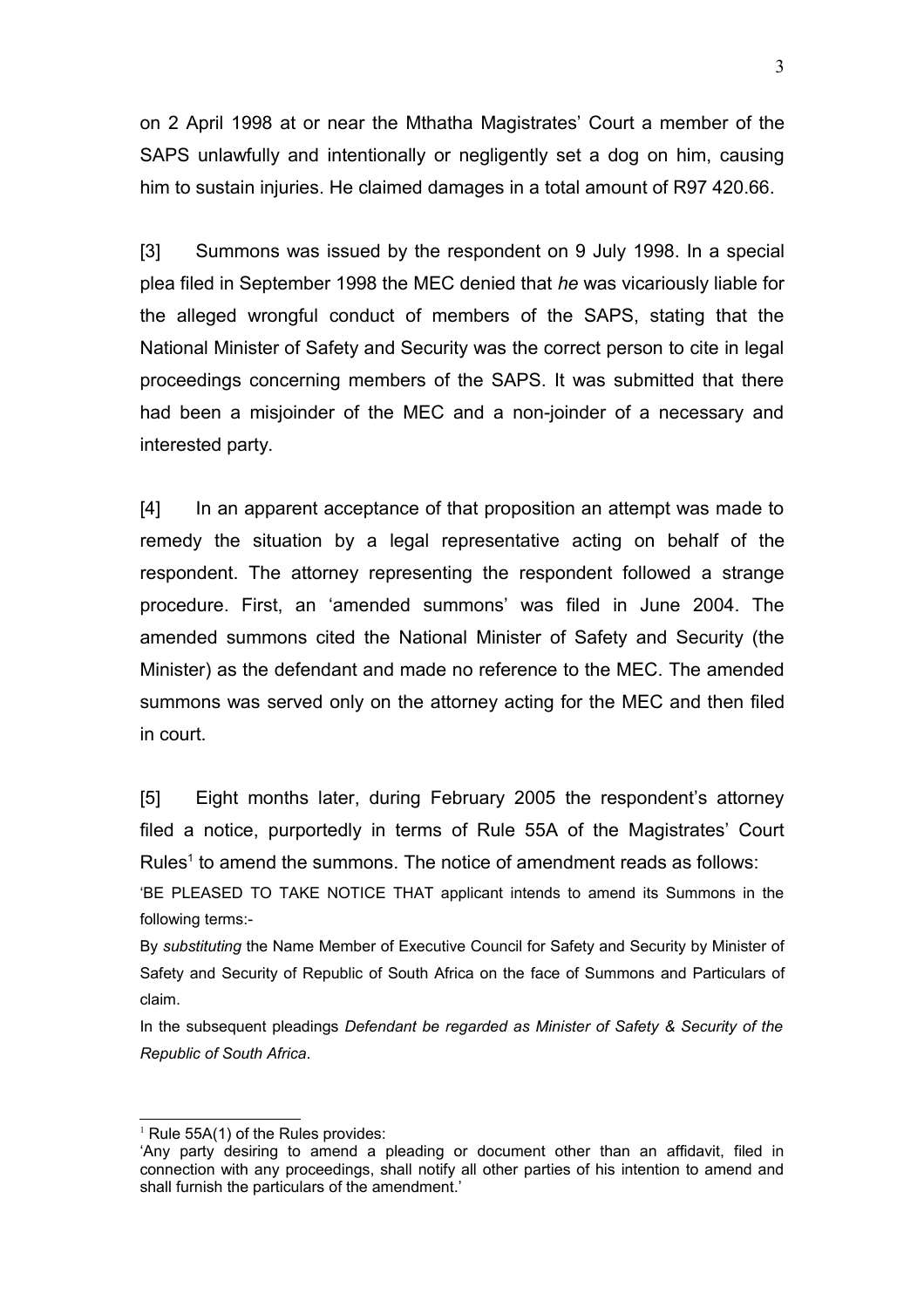Further Take Notice that if no written objection has been filed within 10 days therefore the proposed amendment would be deemed made.' (My emphasis.)

[6] On 8 March 2005 the respondent's legal representative once more filed an amended summons in the same terms as the first. The notice of intention to amend and the second amended summons were served only on the MEC's attorney. It is uncertain whether, even at this point in time, the Minister has any knowledge that he had been substituted as a party by way of a notice of amendment and amended summons, neither of which was served on him.

[7] It is necessary to record that a formal notice of withdrawal of the action against the MEC was never served on the latter and there was no tender of wasted costs.

[8] The attorney who at material times represented the MEC is an attorney in private practice who appears to have acted in the state attorney's stead, having been instructed to do so by the latter's office in Mthatha. His mandate appears to have been for the specific purpose of defending the action instituted by the respondent. There is no indication to the contrary on the record.

[9] The Magistrate had regard to the manner in which the Minister was 'sued' or 'joined' by the respondent. He took into account that there was nothing to show that the summons or the amended summons had been served on the state attorney representing the Minister. He considered, probably in the light of the special plea and the subsequent notice of intention to amend, that the Minister was the party legally liable and not the MEC. Consequently, he upheld the special plea of non-joinder and dismissed the respondent's claim with costs. One would have thought that that would have been the end of the matter. It was not.

[10] The respondent appealed against the Magistrate's decision to the Mthatha High Court. The notice of appeal was served only on the MEC's attorney and indicated the Minister as 'the defendant'. Importantly, para 7 of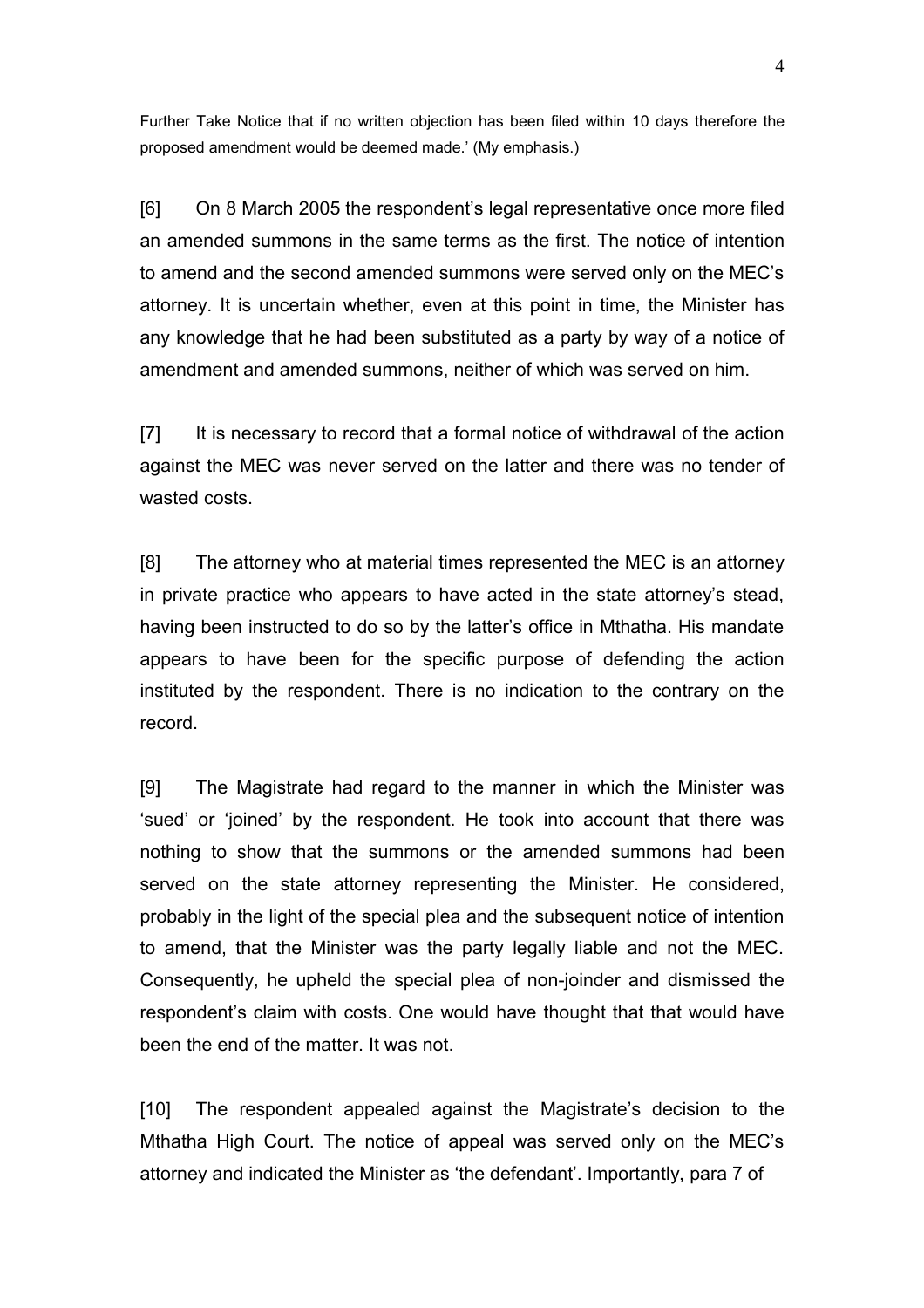the notice of appeal reads as follows:

'The learned Magistrate erred and misdirected herself in finding that the MEC is not vicariously liable without evidence ever lead. The argument was confined on the non joinder of the Minister of Safety and Security. There was no issue about MEC for Safety and Security as a result that there was no evidence ever adduced. It is submitted that MEC for Safety and Security was held liable with the wrongful and unlawful acts by the MEC in the matter of **Manqalaza v MEC for Safety and Security, Eastern Cape [2001] 3 All SA 255 (Tk)**.'[2](#page-4-0) I will say more about this passage, later in the judgment.

[11] The Mthatha High Court (Dawood AJ, Schoeman J concurring), held that the Magistrate had erred. The appeal was upheld with costs and the matter was referred back to the Magistrate 'for determination on the merits in respect of the action against the Minister'. It is necessary to scrutinise the high court's reasoning.

[12] The high court took into account that there had been no formal application for joinder<sup>[3](#page-4-1)</sup> and that the respondent had substituted the Minister as a party by way of an amendment in terms of Rule 55A of the Magistrates' Court Rules. The following parts of the high court's judgment bear repeating:

'[6] The plaintiff utilised the provision of Rule 55A to seek a substitution of the Minister as the defendant.

[7] The MEC failed to utilise the provision of 55A (3) to object to the amendment.

<span id="page-4-0"></span><sup>2</sup> In *Manqalaza* it was common cause that the policemen involved were employed by the MEC for Safety and Security, Eastern Cape and that they had acted within the course and scope of their employment when effecting the arrest in question there. Section 2 of the State Liability Act 20 of 1957 provides:

<sup>&#</sup>x27;(1) In any action or other proceedings instituted by virtue of the provisions of section *one*, the Minister of the department concerned may be cited as nominal defendant or respondent.

<sup>(2)</sup> For the purposes of subsection (1), "Minister" shall, where appropriate, be interpreted as referring to a member of the Executive Council of a province.'

In the present case it was never suggested that the MEC had been sued on the basis of s 2(2) of the State Liability Act nor had it been contended that the police in question were in the employ of the MEC.

<span id="page-4-1"></span> $3$  Rule 28(1) of the Magistrates' Courts' Rules provides that the court may on application by a person desiring to intervene in any proceedings and having an interest therein, grant such person leave to intervene on such terms as may be just. Rule 28(2) provides that the court may, on application by any party to any proceedings, order that another person shall be added either as a plaintiff or applicant or as a defendant or a respondent on such terms that may be just. Such application must be on notice and the person to be added must receive proper notice of the application. See Harms *Civil Procedure in Magistrates' Courts* at 3.13 and the authorities cited.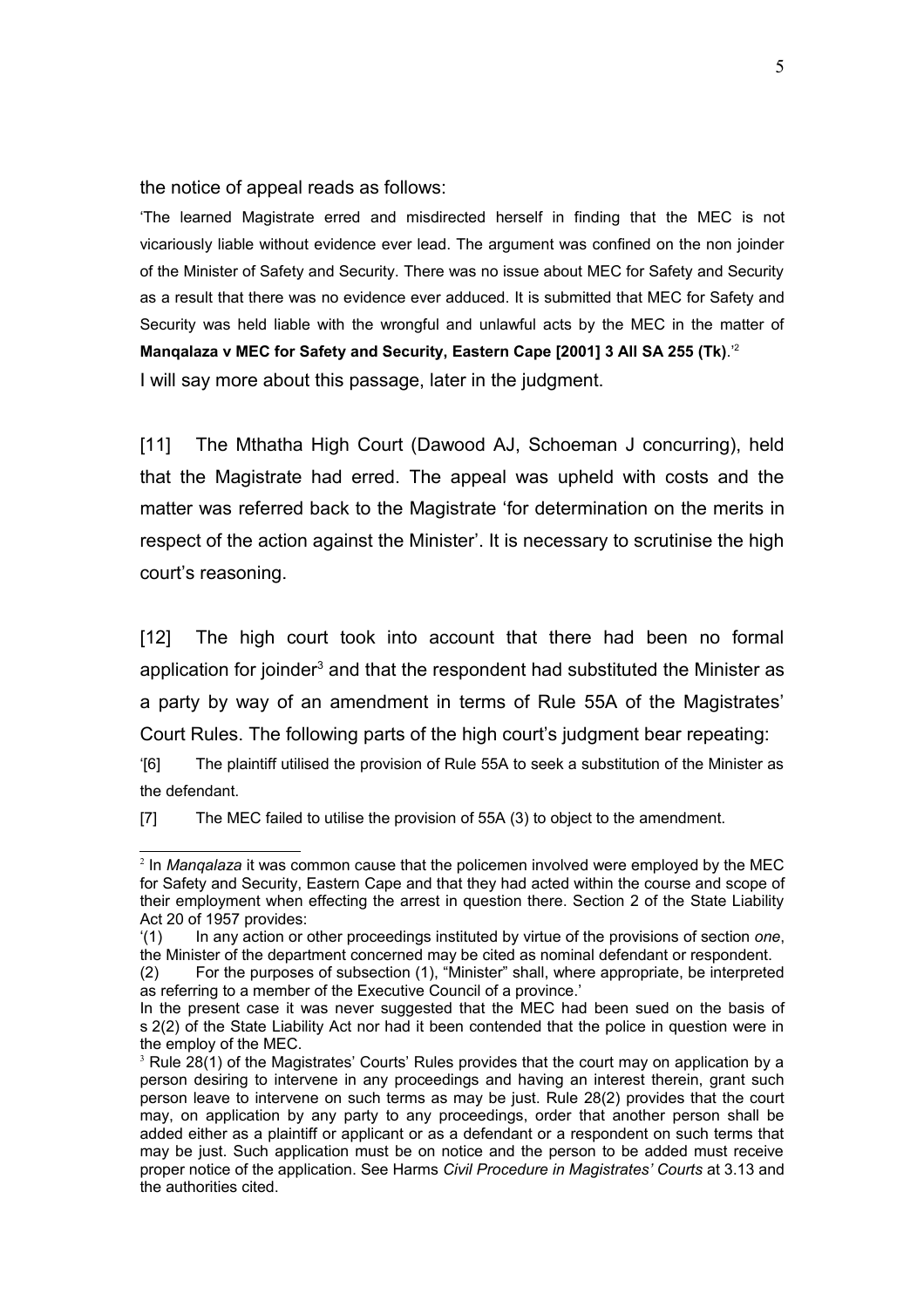[8] Accordingly in terms of Rule 55(4) the MEC is deemed to have consented to the amendment.'[4](#page-5-0)

[13] The reasoning set out above is inherently flawed. It was the Minister who was entitled to notice in any attempt to include or substitute him as a party. It is ironic that the high court held it against the MEC that he had not objected to the amendment and reasoned that the MEC must therefore have consented to the amendment.

[14] The respondent appears to have accepted that he wrongly sued the MEC. In the words of his notice of intention to amend he intended 'substituting' the Minister for the MEC. He ought rightly to have withdrawn his action against the MEC and thereafter have instituted action against the Minister, taking care to follow the procedure for service prescribed by the Rules of Court. That part of the respondent's notice of appeal quoted in para 10 above, evidences some confusion in the respondent's thinking. Despite having 'substituted' the defendants the respondent, in his notice of appeal, appears to consider that the MEC might still be liable for the wrongful acts complained of by him. If the respondent had intended to join the Minister as a party the proper procedure would have been to apply to join him as a party in terms of Rule 28 of the Magistrates' Courts Rules. In terms of the respondent's notice of amendment and the amended summons the MEC was no longer a party to the *lis*. In light thereof para 7 of the respondent's notice of appeal appears even more strange.

[15] An apparently intractable problem for the respondent is that by the time he resorted to the amendment (February 2005), by which he sought to substitute the Minister as a party, his alleged claim against the Minister had already prescribed (the claim arose in April 1998). It will be recalled that he

<span id="page-5-0"></span><sup>4</sup> The learned judge had Rule 55A(5) in mind, which reads as follows:

<sup>&#</sup>x27;If no objection is delivered as contemplated in subrule (4), every party who received the notice of the proposed amendment shall be deemed to have consented to the amendment and the party who gave notice of the proposed amendment may, within 10 days after the expiration of the period mentioned in subrule (2), effect the amendment as contemplated in subrule (7).'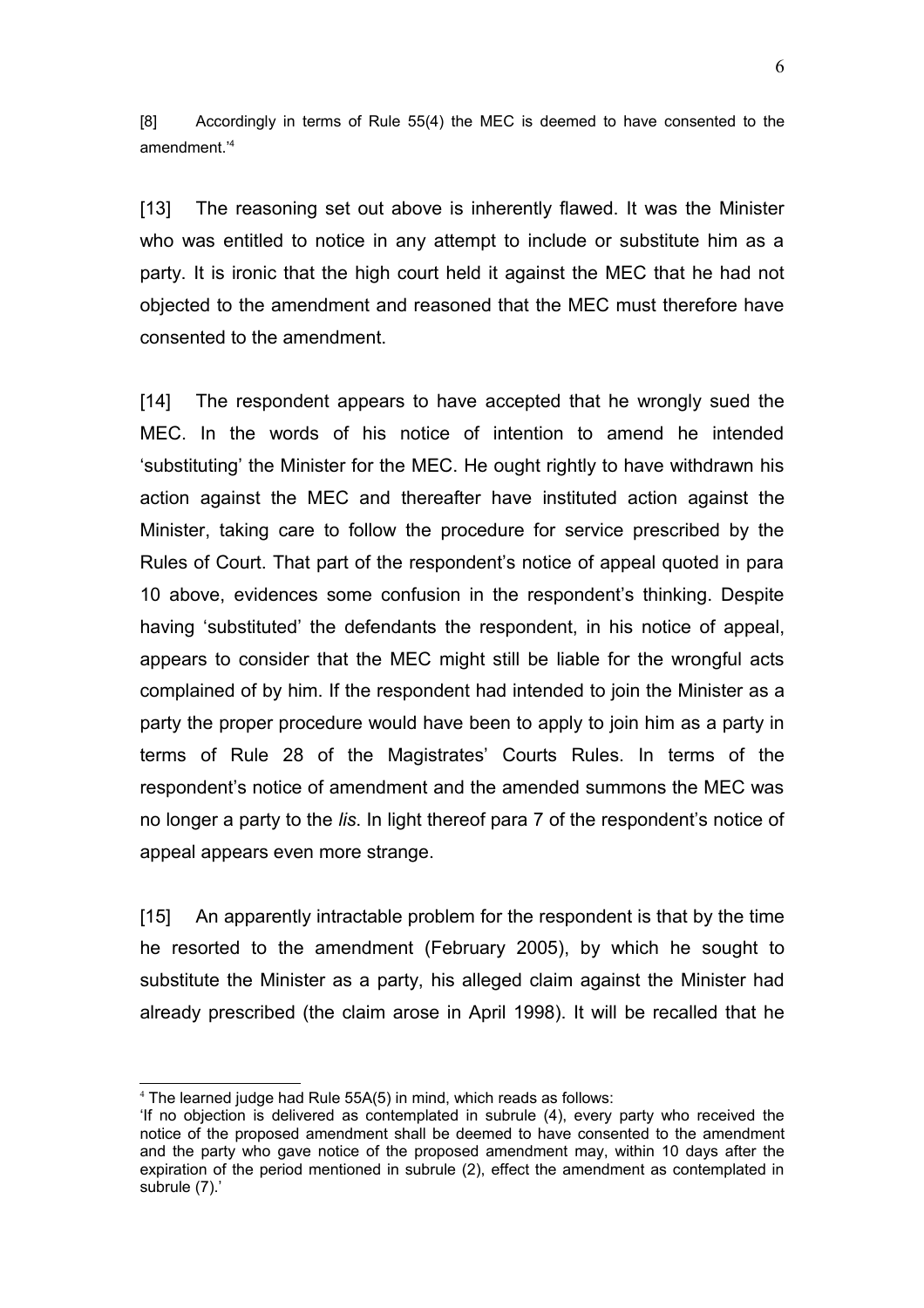had been alerted to the Minister's potential liability by way of the special plea filed in September 1998.

[16] In coming to the conclusion that the Minister had properly been substituted as a party by virtue of the amendment, the high court relied primarily on *Rosner v Lydia Swanepoel Trust* 1998 (2) SA 123 (W). In that case the trustees of a trust had applied to amend a summons to substitute the trustees rather than the trust as the litigating party. The court in that case held that in essence the amendment had corrected the misdescription of a party and that the Magistrate had correctly allowed the amendment. In *Rosner* it was held that there could be not prejudice to the opposing party as a result of the amendment and that prejudice was a critical factor in determining whether or not to allow an amendment. The *Rosner* case is a far cry from the facts of the present case.

[17] Having concluded that the amendment had the effect, not of joining the Minister, but of substituting him as a defendant, the court below held that the MEC was no longer a party. It concluded that the MEC was precluded from arguing that there had been no formal withdrawal against him, or that the Minister was not a party to proceedings or that the action was correctly dismissed by the Magistrate.

[18] The appellant ostensibly accepted that he had wrongly sued the MEC and intended an action against the Minister. Service on the Minister of any process to that effect was obligatory. That did not occur. If what was intended was a joinder of the Minister  $-$  although all the indications are to the contrary ─ there ought to have been a proper and substantiated application in terms of the rules of court served on the Minister. Had there been a proper application for joinder the Minister might very well have provided numerous grounds for resisting such an application. Not least of all would have been the defence of prescription which, having regard to the chronology set out above, is startlingly obvious.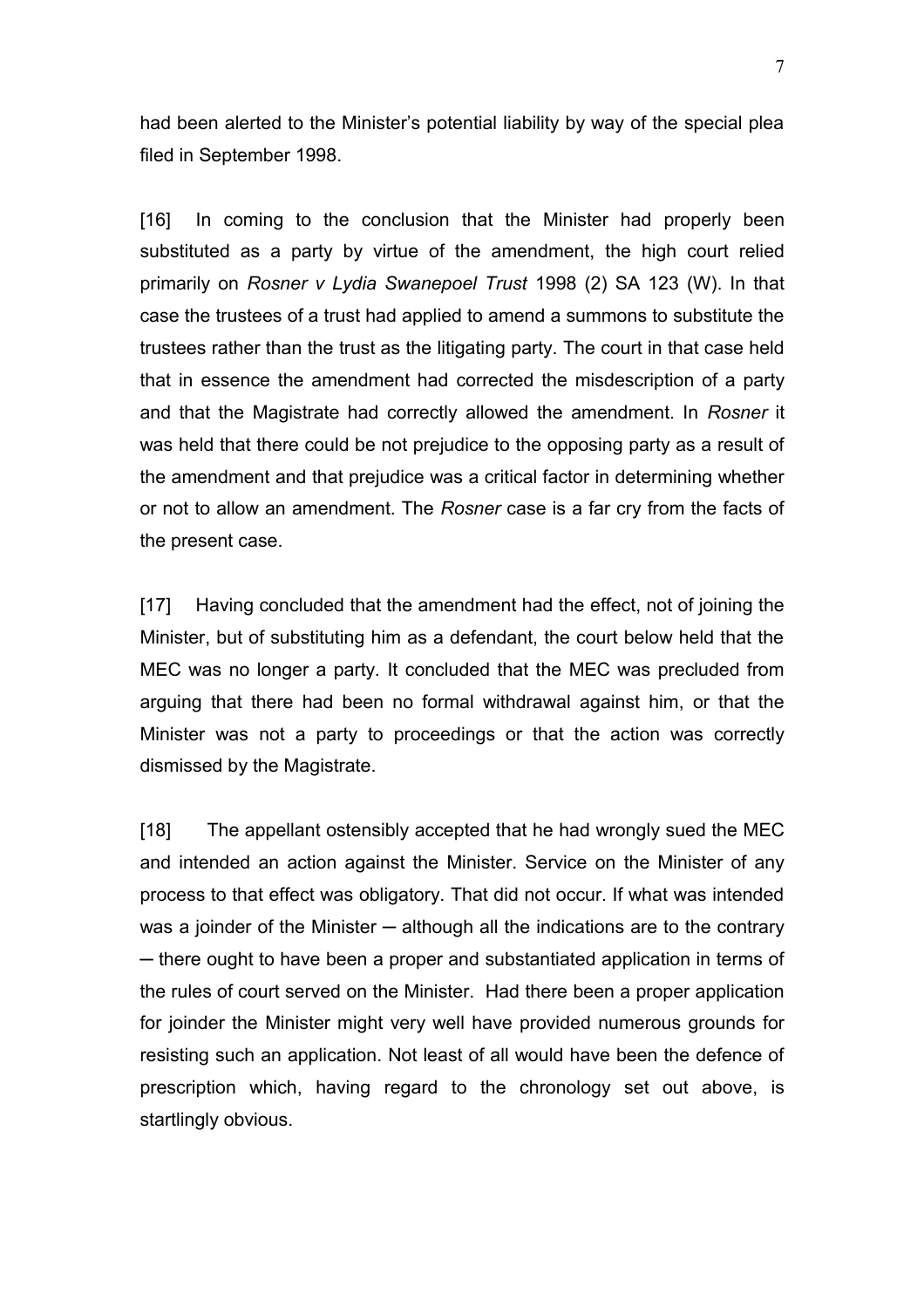[19] The court below recognised that it was '[a] cornerstone of our legal system that a person is entitled to notice of the institution of proceedings against him'. Dawood AJ accepted that in the amended summons the Minister was cited 'care of' the state attorney. The learned judge recorded that it was common cause that service had not been effected on the Minister or the state attorney, but rather on the MEC's attorney. She considered that the failure to serve the summons on the Minister was an 'irregularity' that could be condoned. In the view of the court below the fact that the MEC had filed a second special plea of prescription was critical to an exercise of its discretion to condone the irregularity. The plea of prescription had merely, and correctly I might add, stated that by the time the first amended summon had been served, the respondent's claim against the Minister had already prescribed. The MEC prayed that the claim be dismissed on that basis. The court below reasoned that in filing such a plea 'on behalf' of the Minister the MEC's attorney was acting as the former's agent. This, the court reasoned, showed that he was authorised to accept service on the Minister's behalf.

[20] With respect, the reasoning and conclusion of the court below, based on the plea of prescription, represents a quantum leap. In addition, two issues appear to be confused. If there had been authority on the part of the MEC's attorney to accept service on behalf of the Minister then one is not concerned with condonation. Prior to the notice of amendment, the respondent sought to hold the MEC liable. The latter was entitled to raise such defences as might be available, including that the claim, for which another party was liable, had prescribed against that party. It does not follow that the raising of such a plea means that the MEC was acting as the Minister's agent. In addition, the court below erred in inferring the agency of the attorney from his own acts. See in this regard *Volkskas Bank Bpk v Bonitas Medical Aid Fund* 1993 (3) SA 779 (A) at 789I-J and the cases there cited.

[21] The court below, whilst expressing the necessity for service on an intended defendant or respondent, failed to have regard to the facts of this case, and to the bewildering steps taken by the respondent and the bizarre manner in which litigation was conducted. The Minister, the party entitled to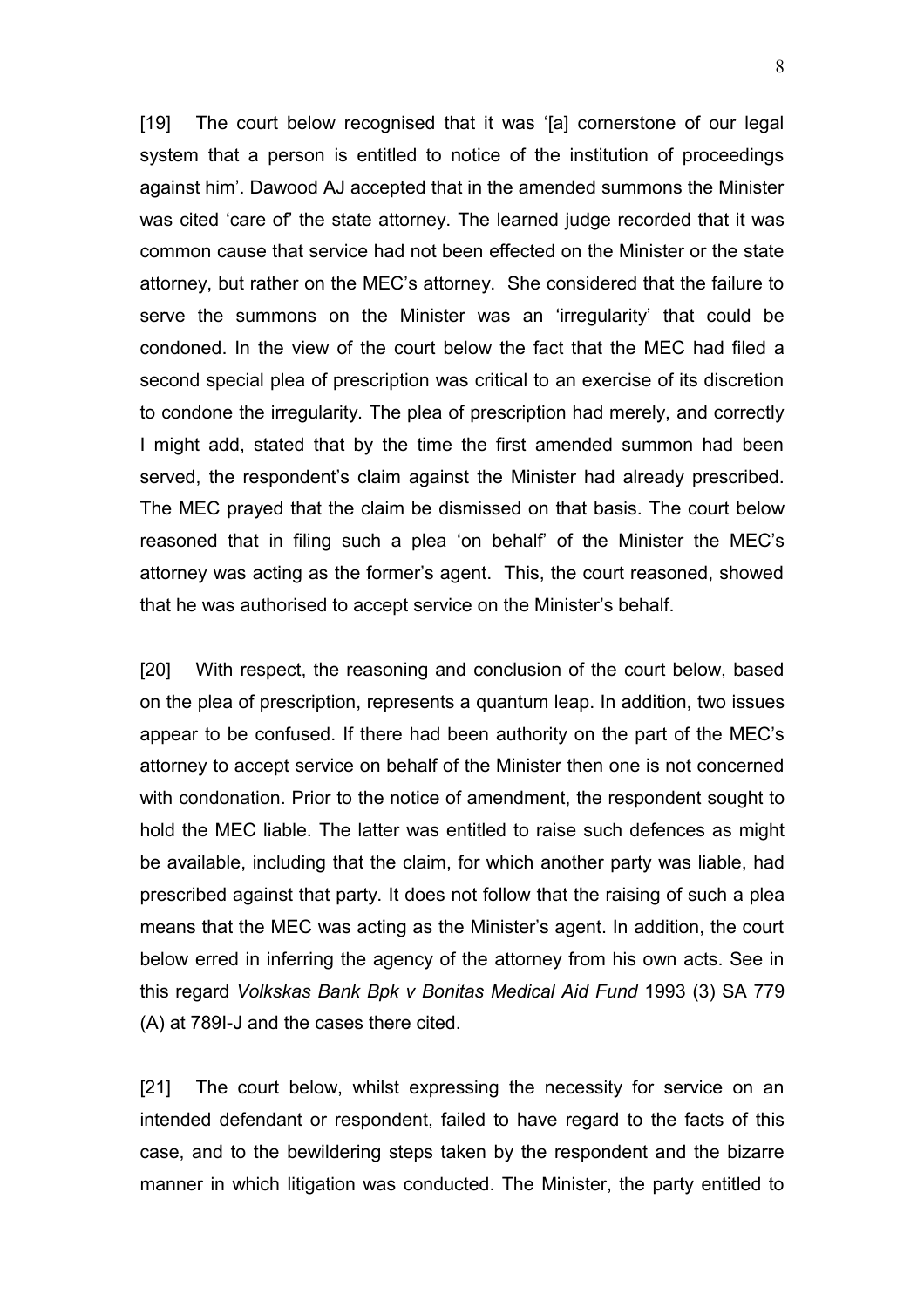notice of the action against him, did not have court process of any kind served on him.

[22] Against the background of intention to amend and the amended summons the Magistrate was entitled to assume that the respondent accepted that he had sued the wrong party. For the reasons set out above, the Magistrate was correct in his conclusion about the wholly inappropriate manner in which the respondent had sought to introduce the Minister as a party. Consequently, the Magistrate was right in dismissing the respondent's claim. The high court was wrong in overturning that decision.

[23] Before us there was no appearance for the respondent, costs probably being the inhibiting factor. Heads of argument on his behalf had, however, been filed.

[24] There is a remaining aspect that requires attention. The court below excluded the MEC as a party to the *lis* and substituted the Minister. Initially we were concerned about whether the MEC had standing in the present proceedings. I am, however, not persuaded that those concerns and the foundation on which they were based are sound.

[25] First, the MEC was deprived of the substantive success and the cost order in his favour obtained in the magistrates' court. The respondent could not merely by changing the heading on the documents that required to be filed in prosecuting the appeal, change the fact that the MEC was a party to the proceedings and had a very real interest in the outcome of the appeal. Second, the respondent's notice of appeal itself suggested, albeit confusingly, that he did not exclude liability on the part of the MEC should the matter proceed to be heard on the merits. Third, as I have shown above the substitution of the Minister was a nullity. The MEC remained a party to the proceedings entitled to the order in his favour with costs. Fourth, the court below held that the MEC's attorney could rightly be regarded as being authorised to be served with court process in the state attorney's stead. This is an issue of considerable importance to the MEC for the future. He has a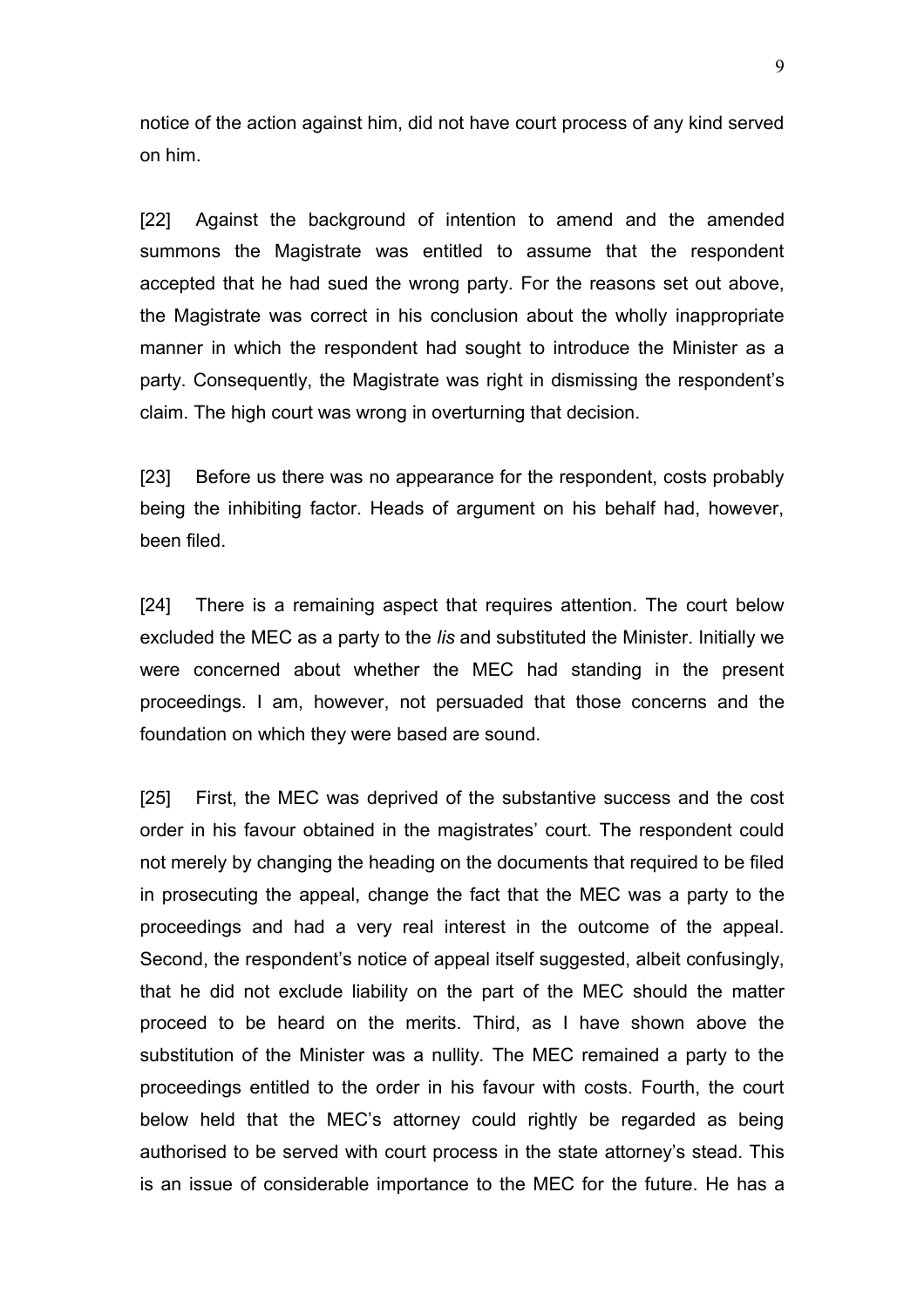real and substantial interest in whether that view should prevail. Fifth, the court below pronounced, incorrectly, as has been shown, on fundamental questions of notice to intended defendants, and in the present case with particular reference to the state attorney and the MEC. The latter has a very real interest that the decision does not remain extant as a precedent in the Province in which he holds office.

[26] For all the reasons set out above, the following order is made:

1. The application for leave to appeal is granted.

2. The cost order of the court below in dismissing the application for leave to appeal is set aside and the costs of the application for leave to appeal in this court and in the court below are costs in the appeal.

3. The appeal is upheld with costs.

4. The order of the court below is set aside in its entirety and substituted as follows:

'The appeal is dismissed with costs.'

 $\frac{1}{2}$  ,  $\frac{1}{2}$  ,  $\frac{1}{2}$  ,  $\frac{1}{2}$  ,  $\frac{1}{2}$  ,  $\frac{1}{2}$  ,  $\frac{1}{2}$  ,  $\frac{1}{2}$  ,  $\frac{1}{2}$  ,  $\frac{1}{2}$ M S NAVSA JUDGE OF APPEAL